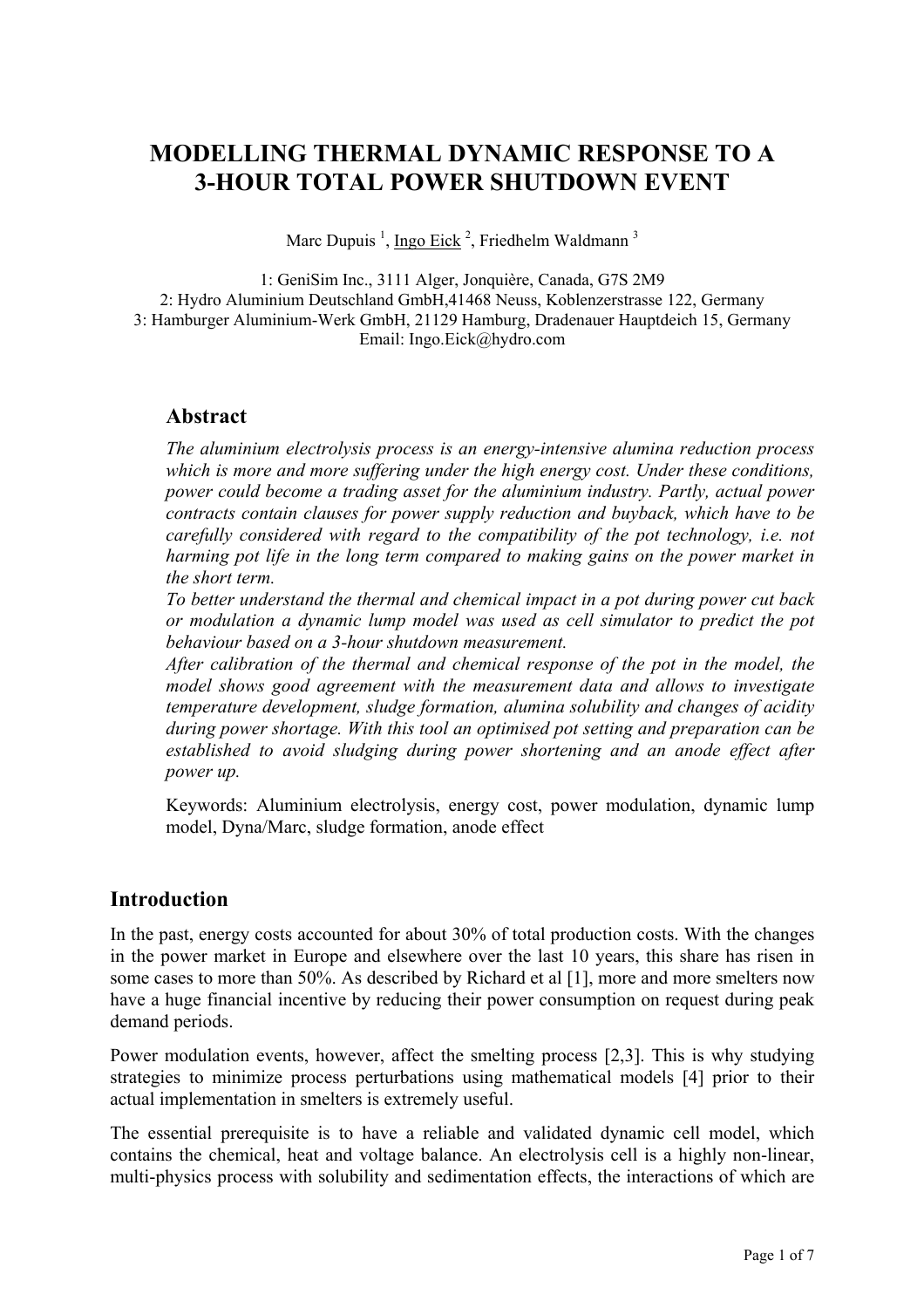not fully understood. Therefore, a proven way to get a validated model is to compare the model prediction to the measured process response of a given power modulation event. With subsequent calibration or further improvement of the model, it is able to reproduce the measured response.

#### **3-hour total power shutdown event**

In this paper, a comparison between the model results and measurements taken during a 3 hour power shutdown event will be discussed. Case data from the past are used; this corresponds to a model validation exercise conducted in 1996 [5].

The measurements were made by VAW in 1991 on a 240 kA prototype cell (see Figure 1), which was about to be shutdown definitively when the hydro-electric power from the Töging smelter's own dam was directed into the power grid. The 3-hour total power shutdown was preceded by a 4-hour voltage treatment-preheating period and followed by an 8-hour voltage treatment as reheating period.



Figure 1: CA240 reduction cell, Töging

During the whole period, the thermal response was recorded continuously from just before the beginning of preheating to up to 4 hours after the end of the reheating period.

The drawback of using old data, however, is that the process data now required no longer exist. The cell heat balance and the cell voltage breakdown were not measured at today's standards, essential to the validation of the steady-state model on which the dynamic model is based.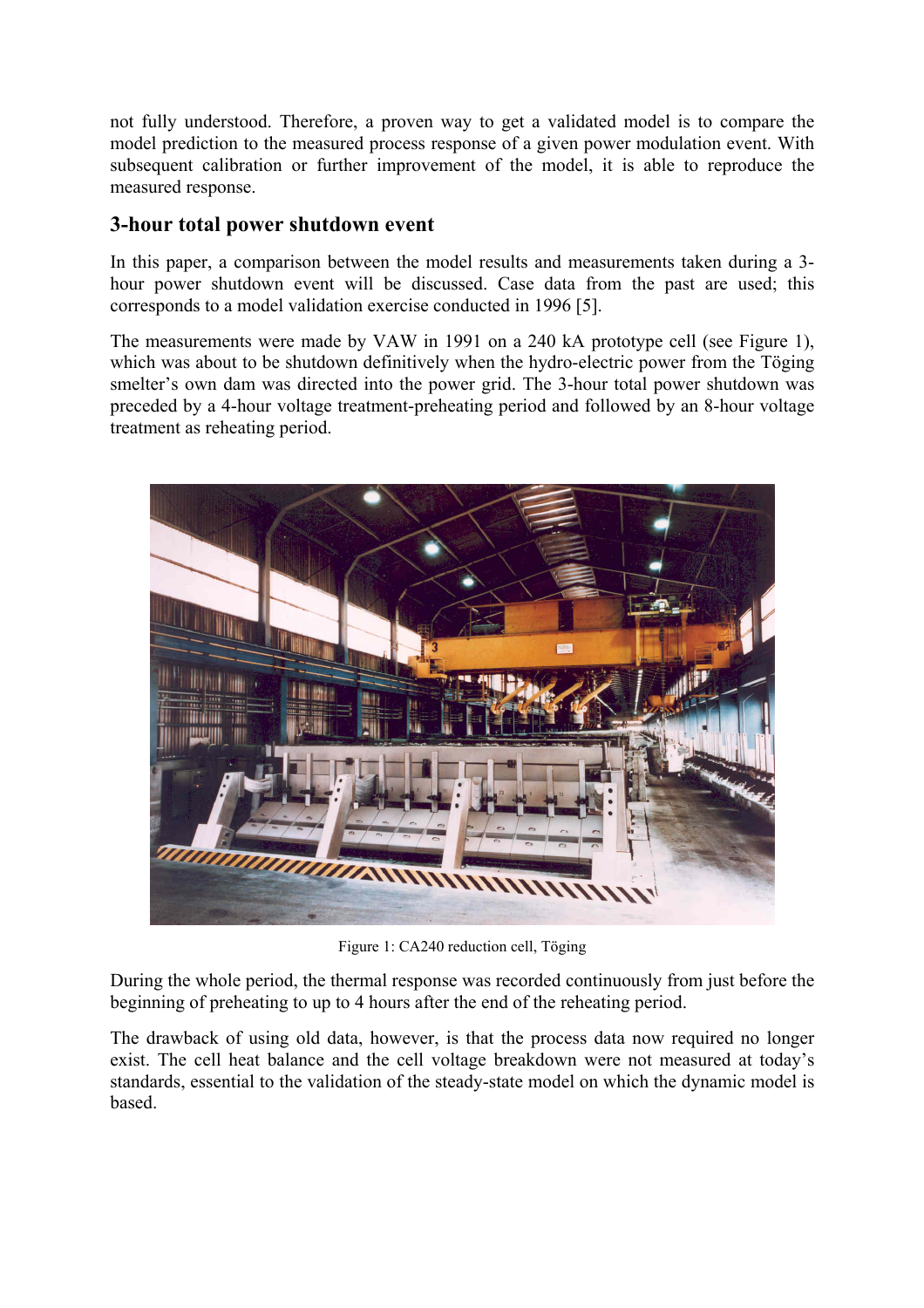#### **Modelling the power modulation event**

The exact power modulation event has been reproduced using 2 different dynamic cell simulators, i.e. the Dyna/Marc lump/1D cell simulator and the ANSYS-based 2D+ dynamic cell simulator [4,5,6,7,8].

Dyna/Marc, the lump/1D cell simulator, solves the heat and mass balance in the cell and takes the evolution of the anode-cathode distance (ACD) into account. To model the reduction process, 36 totally differential equations were solved using the Euler numerical scheme. To evaluate the required first order derivative of these main 36 variables, large numbers of derived variables were calculated in sub-models using equations published in the literature.

To be able to complete the cell heat balance, the heat produced and the heat dissipated must be calculated. While computation of the internal heat generation is relatively straightforward, determination of the cell heat loss is more difficult. Dyna/Marc uses a lump/1D formulation in which it is assumed that the heat produced in the system can escape from four different surfaces, namely the anode panel, the cathode panel, the ledge at bath level and the ledge at metal level. The overall heat transfer rate across each surface is the quotient of its global heat transfer resistance and its associated gradient between the operating temperature and the potroom temperature. For the two "vertical" surfaces, i.e. the ledge at bath level and the ledge at metal level, the ledge thickness constantly fluctuates, meaning that the global heat transfer resistance for these two surfaces is not constant.

The ANSYS-based 2D+ dynamic cell simulator is identical to the Dyna/Marc lump/1D cell simulator in every aspect except for the cell heat loss sub-model. The ANSYS-based 2D+ dynamic cell simulator is an ANSYS-based heat loss sub-model where the "+" in the 2D+ model stands for some crude representation of the third dimension in a 2D model. Figure 2 presents the 24-hour thermal response of both the Dyna/Marc lump/1D dynamic model and the corresponding ANSYS-based 2D+ dynamic model. Both models used 2-minute time steps. Since the 2D+ model response displayed some signs of instability, the model was rerun - this time using 1-minute time steps. The change eradicated the instabilities and produced an identical response up to the point where the cell controller took a different decision (based on a different resistance slope evaluation) after the power shutdown.



Figure 2: Simulated thermal response of a 240 kA cell to a 3-hour total power shutdown

The results in Figure 2 clearly indicate that the Dyna/Marc lump/1D model-simulated thermal response is almost identical to that of the ANSYS-based 2D+ model, which took far more computational time (hours instead of seconds). Figure 3 directly compares the Dyna/Marc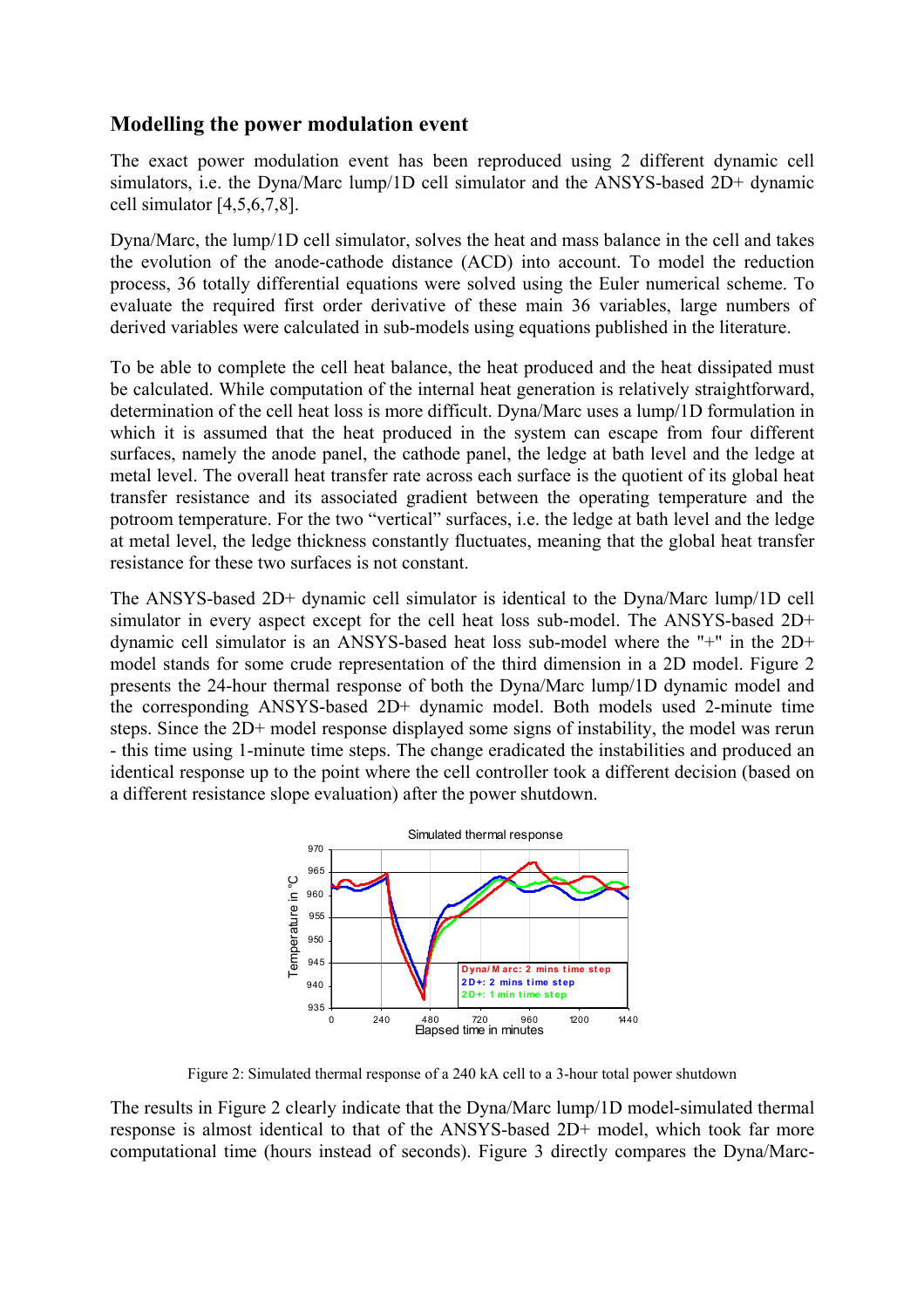simulated response with the cell real measured response, highlighting the fact that the amplitude of both responses is significantly different.

#### **Model calibration/validation exercise**

Figure 3 is the starting point of the dynamic model validation/calibration exercise, based on all pot dimensions including shell, lining, anodes and busbar in conjunction with amperage and voltage drop. In the exercise presented here, we assume that the single measured thermal response is accurate (no measurement errors) and typical (the cell is in a stable and normal state prior to the power modulation event). This may not be the case but only more measurements can prove or disprove the assumption.

To obtain realistic pot behaviour in the model, the chemical and thermal responses have to be evaluated in addition to the pure dimensional figure. It is clearly shown in Figure 3 that the invalidated model underestimates the amplitude of the real thermal response measured. However, it is now impossible to get a clear comparison of the chemical response.



Figure 3: Comparison of the response thermal response (invalidated model)

## **Operational impact**

In all potlines, the individual pots display different states with regard to their operation cycle (last tapping, anode changing), demand feed (over- or underfeeding), chemical stability (sludging, acidity) and thermal balance (over voltage, back-reaction or under cooling), which is difficult to reproduce in a simulation. In the model, many parameters influence the amplitude of the thermal response to a given perturbation, such as a 3-hour total power shutdown, but two main effects are seen to determine pot behaviour. These are the heat generation in the liquid bath and metal and the heat loss partition dissipating through the ledge [9,10,11]. By reducing the mass of the liquid zone (i.e. less bath and less metal) and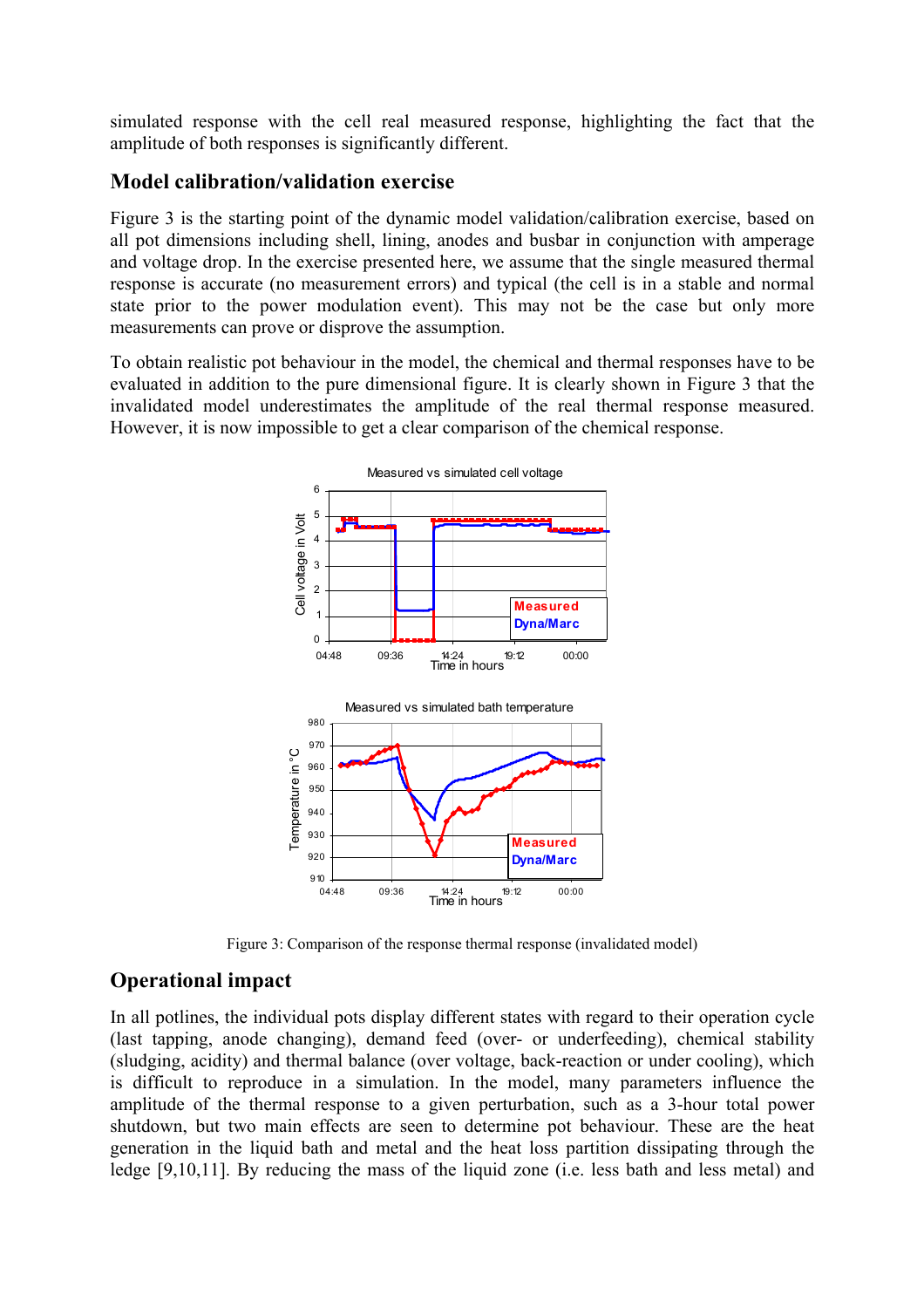decreasing the fraction of heat dissipated through the ledge, the exact same heat input perturbation will have a much larger impact on the thermal response of the system. Since exact measurements of these parameters were no longer possible, we had to estimate these parameters.



Figure 4: Comparison of the response thermal response (validated model)

After adjusting these parameters, the Dyna/Marc cell simulated thermal response almost perfectly matched the real cell measured thermal response, as can be seen in Figure 4.

During the 3-hour power shutdown, two mechanisms characterizing the thermal and chemical response of the pot were seen:

a) Without power no more heat generation in the anode, cathode and bath:

The remaining heat in the pot, however, still maintains the convection plume around the pot so that the heat convection on the outside of the shell is almost unchanged.

Inside the pot, no more heat is generated in the anode and no more hot process gas is emitted. The still-running exhaust gas extraction system starts to cool down the covering and anodes.

b) The electro-magnetic stirring of the bath is disrupted and the metal pad flattens out under gravity.

On shutting down the power, the magnetic field collapses and the metal pad levels out. The stirring effect of the magnet field also breaks down, resulting in massive changes in the heat transfer into the ledge.

At locations with a high metal and bath speed and a well-established ledge profile, the speed-dependent heat transfer coefficient drops and less heat is conducted into the side / end pier. The reduced heat flux results in a growing ledge thickness. This mostly occurs at the centre of pot sides and ends.

At locations with low flow velocity, e.g. sludgy zones or stagnant areas, the changed metal pad and slowed bath and metal movement can increase the heat transfer, resulting in an increased heat flux into the lining. The effect can be seen often at the pot corners.

These effects are locally restricted and not covered by the lump model. However, with a 2D+ heat-transfer model running in parallel, these effects can be quantified and incorporated into the global behaviour in the lump model.

After the heat generation and flow field have stopped, the cooling down of the bath begins. This results in a drop in bath temperature and superheat, an increased concentration of excess AlF3 through ledge formation and, depending on total bath acidity, reduced alumina solubility, as shown in Figure 5a-c.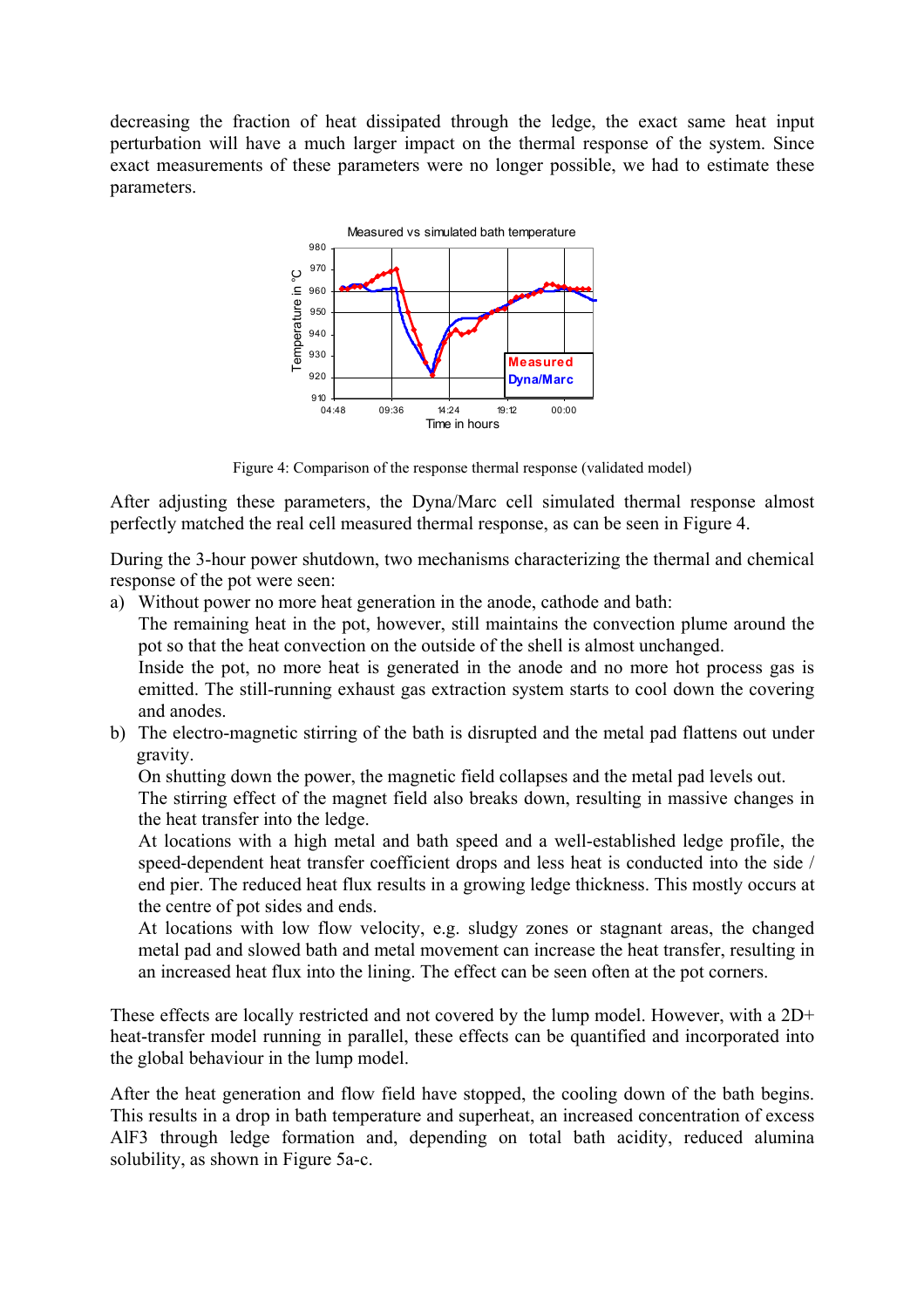

Figure 5a: Bath temperature and superheat



Figure 5b: Concentration of excess AlF3 and alumina



Figure 5c: Bath level and resistance

On increasing the pot voltage for additional heating, the superheat (blue line, left-hand axis) rises by 4°C until the power is shut down, Figure 5a. The voltage curve (red line) indicates the power disconnection time. The bath temperature (cyan line and right-hand axis) drops from 960 to 920°C in 3 hours, resulting in additional ledge formation and an increased concentration of excess AlF3 (violet line) in the remaining bath, as shown in Figure 5b. The